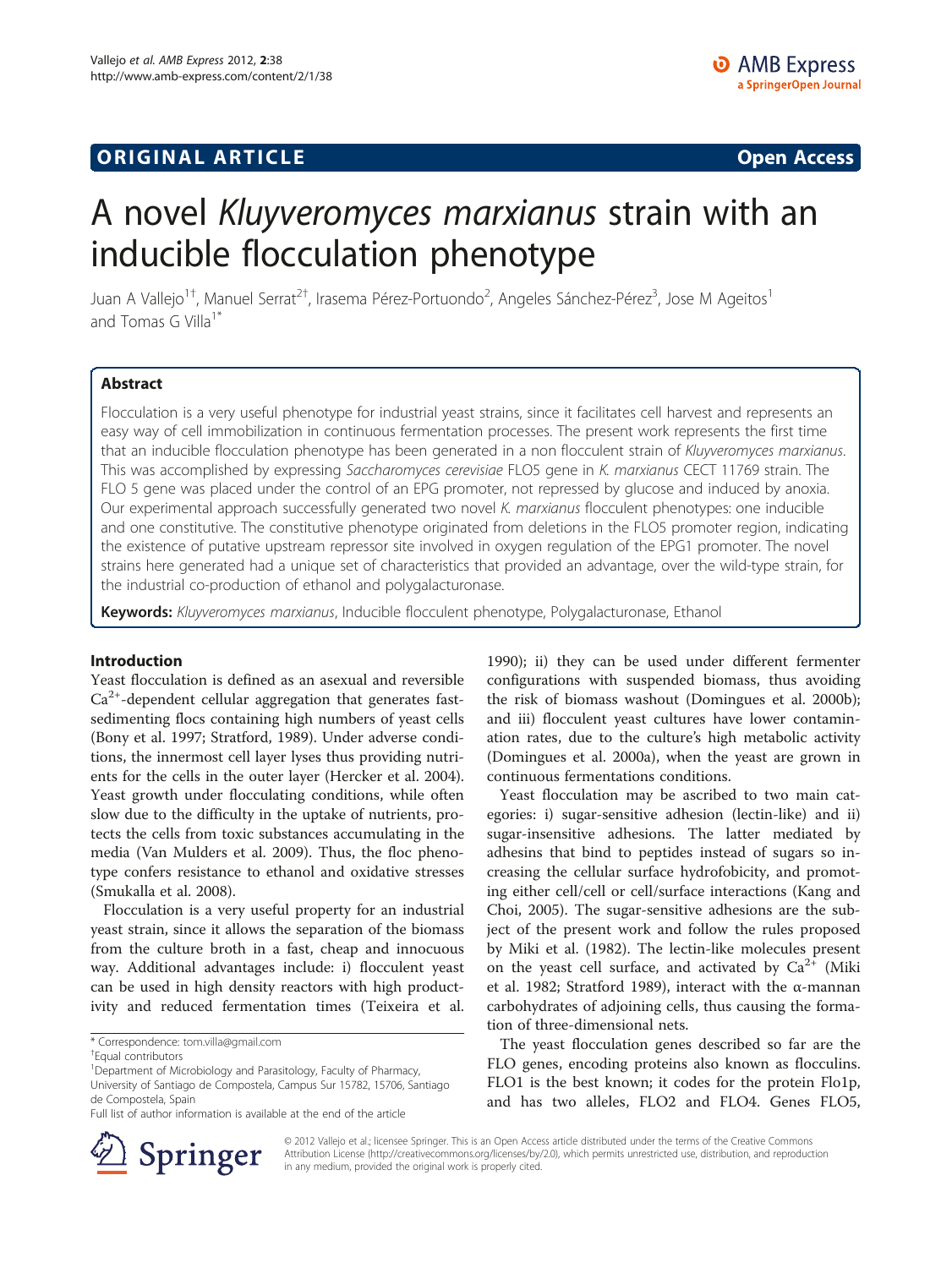<span id="page-1-0"></span>FLO9 and FLO10 encode proteins with 96, 94 and 58% homology to Flo1p, respectively. The six genes, either alone or in combination, are responsible for the Flo1 phenotype. On the other hand, the Lg-FLO1 gene is a homologue of FLO1 and is responsible for the NewFlo phenotype. Finally, the protein encoded by the FLO11 gene only displays 37% homology to the Flo1p protein and is responsible for the above mentioned sugarinsensitive adhesion phenotype. FLO11 gene expression has also been associated with properties such as agar invasion, pseudohyphae formation and substrate adhesion (Goossens and Wilaert, [2010\)](#page-6-0).

K. marxianus is yeast species with high biotechnological potential, due to its ability to use a variety of substrates and its high growth rate under aerobic conditions (Fonseca et al. [2008](#page-6-0)). The aim of the present work was to engineer an inducible flocculation phenotype into the non flocculent CECT 11769 strain of K. marxianus (Serrat et al. [2002](#page-6-0)) for the purpose of industrial coproduction of endopolygalacturonase (EPG) and ethanol (Serrat et al. [2004](#page-6-0)). We chose the CECT 11769 strain because, while displaying the typical properties of the species, its EPG production is not repressed by high glucose concentrations; additionally, this strain exhibits one of the highest specific growth ratios so far described (Serrat et al. [2011\)](#page-6-0). The flocculating phenotype is an important trait in ethanol-producing yeast strains, since it protects the yeast from the negative effects of ethanol (Hu et al. [2005\)](#page-6-0) as well as providing a cheap form of yeast cell immobilization for continuous fermentations, with more volumetric productivity. In this way we could overcome the lower ethanol tolerance of K. marxianus, as compared to S. cerevisiae, and its lower EPG production, as compared to filamentous fungi (Fonseca et al. [2008](#page-6-0)). Furthermore, the currently used procedure of yeast cell immobilization, using agglutinating substances, for ethanol production, is often detrimental, rather than advantageous. This is because this procedure can affect

the ethanol production itself (or another primary metabolite), apart from directly adding an extra cost to the industrial procedure, where commercial margins are already narrow (Zhao et al. [2009\)](#page-7-0). Here we report the construction of a K. marxianus CECT 11769 strain with an inducible flocculating phenotype. This was accomplished by expressing the S. cerevisiae FLO5 gene under the control of K. marxianus CECT 11769 native EPG1 promoter. This promoter allows the induction of the flocculation phenotype by anaerobic conditions, without glucose repression. FLO1 and FLO9 genes were not considered because, when over-expressed, they reduced the yeast growth ratio (Van Mulders et al. [2009\)](#page-6-0).

#### Materials and methods

#### Microbial strains, plasmids and culture conditions

The microbial strains used in this work were Escherichia coli TOP10 (Invitrogen, Carlsbad, CA, USA), S. cerevisiae 99R (Yeast Genetic Stock Center) and K. marxianus CECT 11769 (Serrat et al. [2002](#page-6-0)).

E. coli TOP10 cells were cultured in LB medium (10 g/L tryptone, 5 g/L yeast extract and 10 g/L NaCl) supplemented with Zeocin (Invitrogen) at a concentration of 25 <sup>μ</sup>g/mL. S. cerevisiae 99R and K. marxianus CCEBI were grown in YPD medium (10 g/L yeast extract, 10 g/L peptone and 20 g/L glucose) supplemented with Zeocin (400  $\mu$ g/mL) to select recombinant K. marxianus cells. YNB-glucose (6.7 g/L Yeast Nitrogen Base without amino acids plus 20 g/L glucose) and YPD10 medium (10 g/L yeast extract, 10 g/L peptone and 100 g/L glucose) were used in  $K$ . marxianus flocculation test and fermentations.

#### Construction of FLO5 expression vector (pEPG-FLO5)

Construction of the FLO5 expression vector was carried out in two steps. The first step involved engineering a K. marxianus expression vector containing the EPG1 cassette (pEPG, Figure 1A). For this purpose, the EPG1

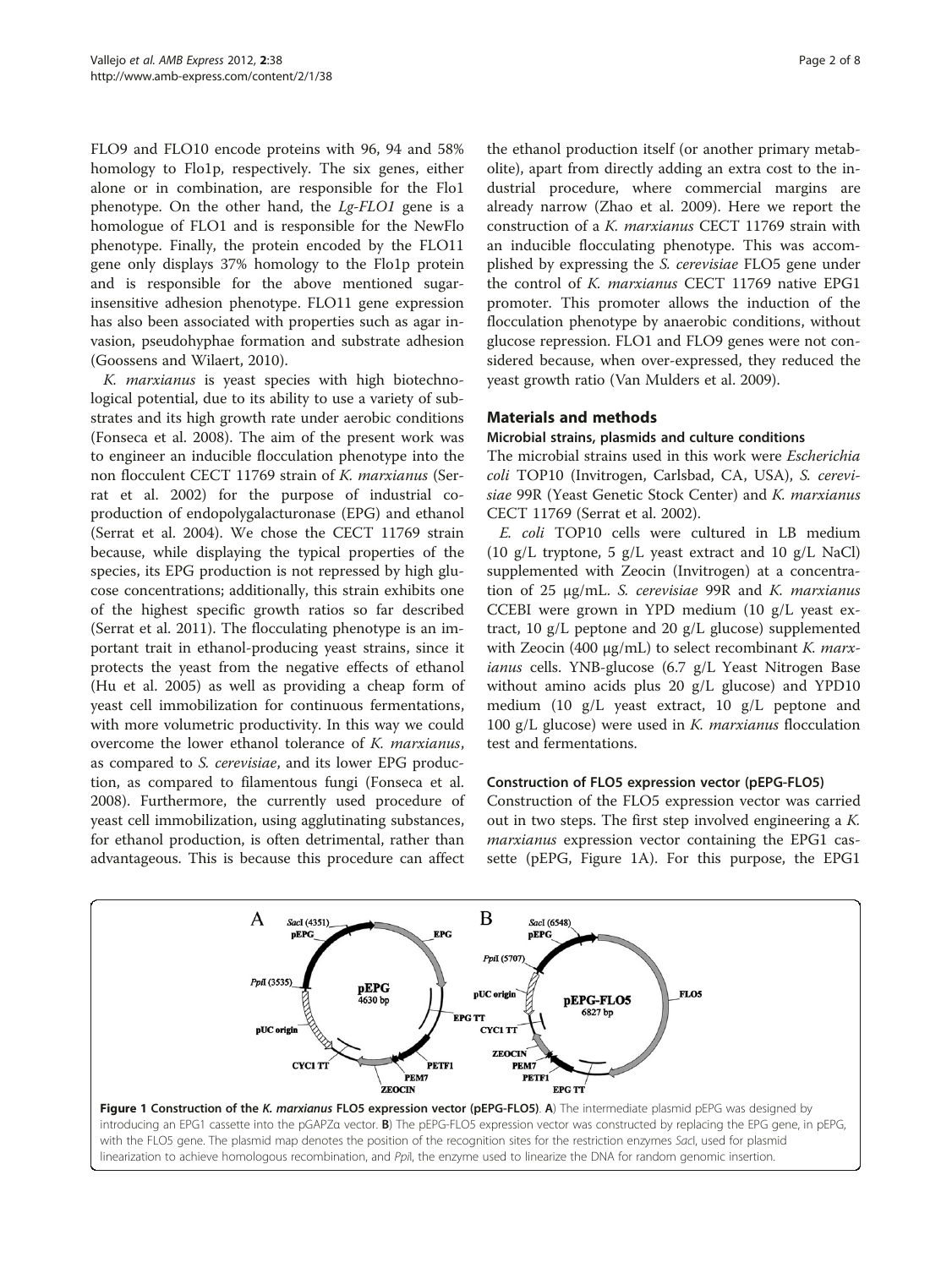cassette was PCR-amplified from K. marxianus CECT 11769 genomic DNA, using High-Fidelity DNA Polymerase (Bio-Rad, Hercules, CA, USA) and a primer pair containing recognition sites for the restriction enzyme BclI (Forward: 5' ctgatcagGAGGCCTGTCCGATTAT-TAAAC 3'; Reverse: 5' ctgatcagCTGCAGAGACATG-TATCATTTTC 3'). The amplified DNA fragment was then digested with BclI (New England Biolabs, Ipswich, MA, USA) and ligated to BglII/BamHI digested, dephosphorylated (using Shrimp Alkaline Phosphatase, Takara, Japan) pGAPZα vector (Invitrogen). The pEPG expression plasmid thus obtained was used to transform E. coli TOP10 competent cells, and the correct DNA orientation selected by digestion with the restriction enzyme SmaI (Takara). The second step entailed the construction of the pEPG-FLO5 expression vector (Figure [1](#page-1-0) B). This was achieved by replacing the EPG gene with the FLO5 gene. The FLO5 gene was PCR-amplified from the S. cerevisiae 99R genome, using High-Fidelity DNA Polymerase (Bio-Rad) and specific primers. The forward primer included part of the Kozak consensus sequence (5' aaaaaaaATGACAATTGCACACCACTGC 3') while the reverse primer included a recognition site for the restriction enzyme AsciI (5' ggcgcgccATGACAATTGCA-CACCACTGC 3'). The PCR-amplified DNA fragment, corresponding to FLO5, was digested with AsciI and ligated to AsciI digested PCR-amplified pEPG fragment. PCR-amplification of pEPG was carried out with a forward primer containing the recognition site for the restriction enzyme AsciI (5' ggcgcgccTAATAGCGGAGC-CTTCTGTTAA 3') and a reverse primer containing part of the sequence for the Kozak consensus sequence (5' tttttttGGTTTCTGAGCTTAC 3').

The K. marxianus FLO5 promoter was PCR-amplified using High-Fidelity DNA Polymerase (Bio-Rad) and specific primers (Forward 5' TGTCCGATTATTAAACTTGC 3' and reverse 5' GAAATGTGCCTGATGAACT 3'). The DNA fragment thus amplified included the FLO5 promoter and the start of the FLO5 gene.

All plasmids constructed in this study were subjected to DNA sequencing before use, and DNA sequence alignment was carried out with Vector NTI (Invitrogen).

## Transformation of K. marxianus

The pEPG-FLO5 plasmid was linearized, using either the restriction enzymes SacI (Takara), to induce homologous recombination or PpiI (Fermentas, Glen Burnie, Ma, USA), to induce random DNA insertion, and introduced into chemically-competent K. marxianus CECT 11769 cells, as described by Abdel-Banat [\(2010a](#page-6-0)) and the recombinant colonies obtained were selected by Zeocin resistance. The recombinant colonies were confirmed by PCR-amplification of the recombinant genomic DNA with the EPG1 cassette primers and the FLO5 primers described above.

#### Flocculation assays

For flocculation assays, the *K. marxianus* recombinant clones were incubated, either in aerobic or anaerobic conditions, in two different types of media (YPD or YNB plus glucose, respectively) and two different temperatures (30°C and 42°C). Aerobic cultures were grown in 50 mL batches, in 250 mL flasks, with shaking (200 rpm); whereas the anaerobic cultures were grown in 50 mL tubes, containing 45 mL of medium, with gentle shaking (50 rpm). The media were inoculated with  $2\%$  (v/v) of cell suspension in water, from a fresh culture in YPD broth, and incubated either at 30°C or 42°C until the beginning of stationary phase. Flocculating cells were visualized in a 50 mL graduate cylinder by measuring the amount of sedimenting cells present in the suspension after vigorous vortexing.

#### Yeast growth assays

One colony from each flocculent phenotype, as well as from the wild-type, was selected and inoculated into a 50 mL flask, containing 10 mL YPD medium, and incubated for 16 hours at 30°C in a rotary shaker at 250 rpm. One milliliter of the above cultures was then inoculated into a 250 mL flask, containing 50 mL of YPD medium, and incubated for 5 hours under the conditions described above. The cells were collected by centrifugation and successively washed with 100 mM EDTA, 30 mM EDTA and distilled water (all under sterile conditions). The O.D., at 600 nm, of the cultures was then measured and equal cell amounts inoculated into three 250 mL flasks containing 50 mL YPD medium. The biomass thus generated was determined and estimated as dry cell weight produced after 24 h of growth at either 30°C or 42°C.

#### K. marxianus fermentations

One colony from each yeast strain was inoculated into 50 mL flasks containing 10 mL of YPD medium and incubated at 30°C for 16 h with shaking (250 rpm). One milliliter from each of the cultures was inoculated into a 250 mL flask, containing 50 mL of YPD medium, and incubated for 5 hours under the above conditions. The cells were then collected by centrifugation and successively washed with 100 mM EDTA, 30 mM EDTA and distilled water (with all procedures carried out under sterile conditions). Finally, the cells were re-suspended in 5 mL of distilled water and their O.D. at 600 nm determined. The cellular suspension was then adjusted to  $OD_{620} = 100$  and 50 mL Falcon tubes, containing 45 mL of YPD10, were inoculated with enough yeast cells to obtain an initial  $OD_{600} = 1$ . The cultures were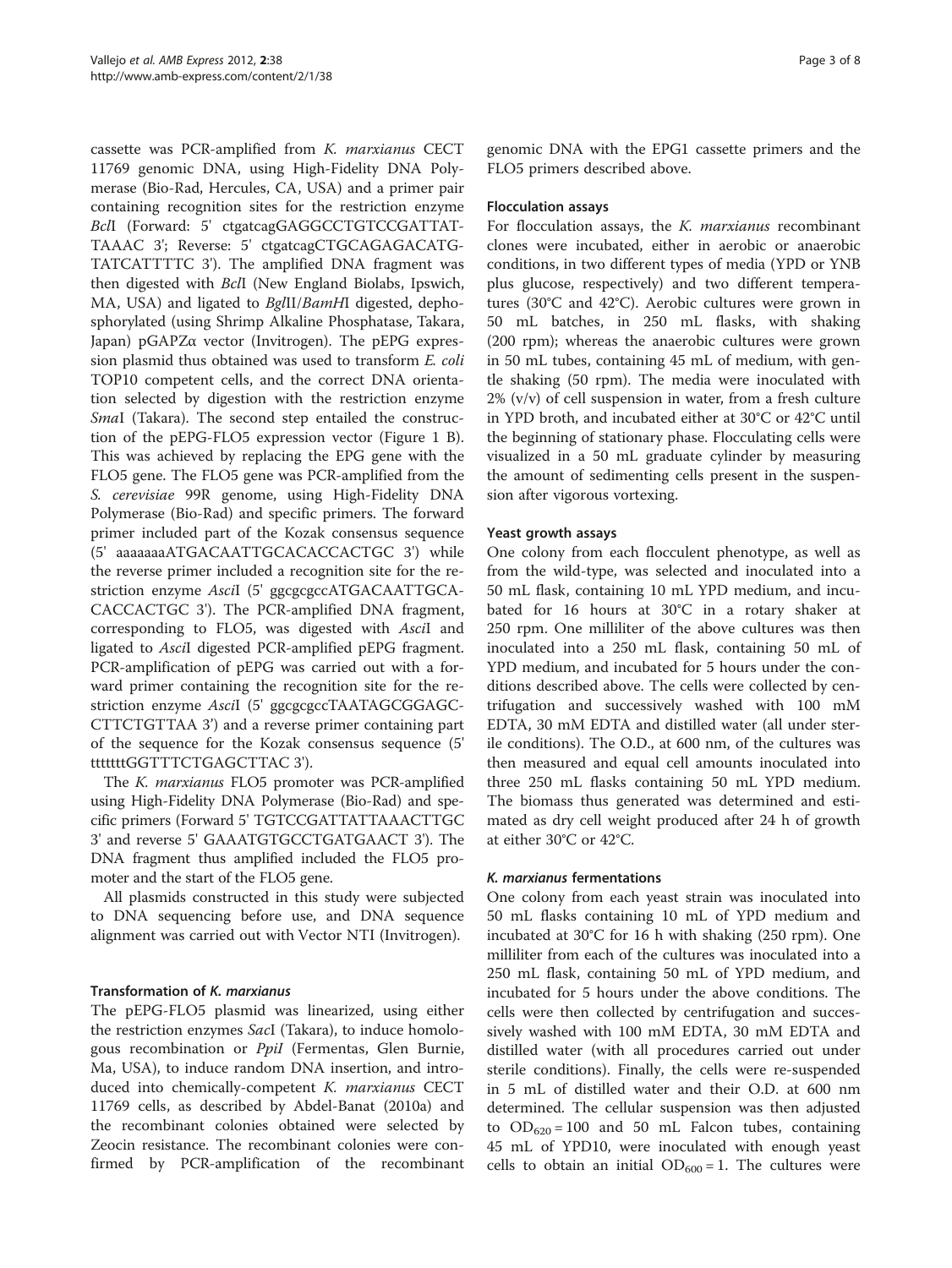<span id="page-3-0"></span>statically grown, at either 30 or 42°C, for 12 and 24 hours. These fermentation assays were carried out in triplicate. At the end of their incubation time, the cells were collected by centrifugation and the growth supernatants stored at -20°C until use.

#### Ethanol production and fermentation efficiency

The ethanol concentration of the above supernatants was measured using an Ethanol Determination Kit (R-Biopharm, Darmstadt, Germany) following the manufacturer's instructions. Reducing sugars in the medium were determined according to the Somogyi-Nelson (Nelson, [1944\)](#page-6-0) procedure. The fermentation efficiency was estimated as the maximal theoretical ethanol yield per substrate consumed.

#### EPG assay

EPG activity was qualitatively detected on plates containing 6.7 g/L of YNB, 5 g/L of glucose, 5 g/L of polygalacturonic acid (Sigma), and 20 g/L of bacteriological agar (Difco), with the pH adjusted to 5.4. Plates were incubated at 30°C for 72 h, and the enzyme activity visualized by the diameter of the hydrolysis haloes produced after the plates had been flooded with 6 M HCl (Zink and Chatterjee, [1985](#page-7-0)). The EPG activity was measured in the culture supernatant by estimating the increase in the reducing power, using 1% (w/v) polygalacturonic acid in 50 mM sodium acetate buffer (pH 5.0) as the substrate, at 37°C for 10 min (Nelson, [1944](#page-6-0)). A typical reaction mixture contained 400 μL of

substrate and 100 μL of the appropriate supernatant dilution. One unit of EPG activity was defined as the amount of enzyme needed to produce 1 μmol/min of galacturonic acid, or equivalent reducing power, under these conditions.

#### Results

#### Engineering K. marxianus strains that display a flocculation phenotype

The aim of the present work was to engineer an inducible flocculation phenotype into the CECT 11769 strain of K. marxianus. For this purpose, we constructed an integrative expression vector (pEPG-FLO5; Figure [1B](#page-1-0)) containing the FLO5 gene from S. cerevisiae under the control of EPG1, a promoter not repressed by glucose and induced by anoxic conditions. The expression plasmid was built in two steps. The first step encompassed the construction of plasmid pEPG, containing the EPG1 cassette (Figure [1A\)](#page-1-0), and this was followed by substitution of the EPG gene by the FLO5 gene. The resulting expression vector, pEPG-FLO5, was linearized with either PpiI (a restriction enzyme with a recognition site upstream of the EPG1 promoter (Figure [1B](#page-1-0)), or with SacI (this enzyme has a recognition site in the middle of the EPG1 promoter; Figure [1B\)](#page-1-0). Transformation of  $K$ . marxianus with the PpiI-linearized plasmid successfully generated a novel CECT 11769 strain with an inducible flocculent phenotype (Figure 2). On the other hand, transformation of K marxianus with the SacI-linearized expression plasmid resulted in the creation of a novel

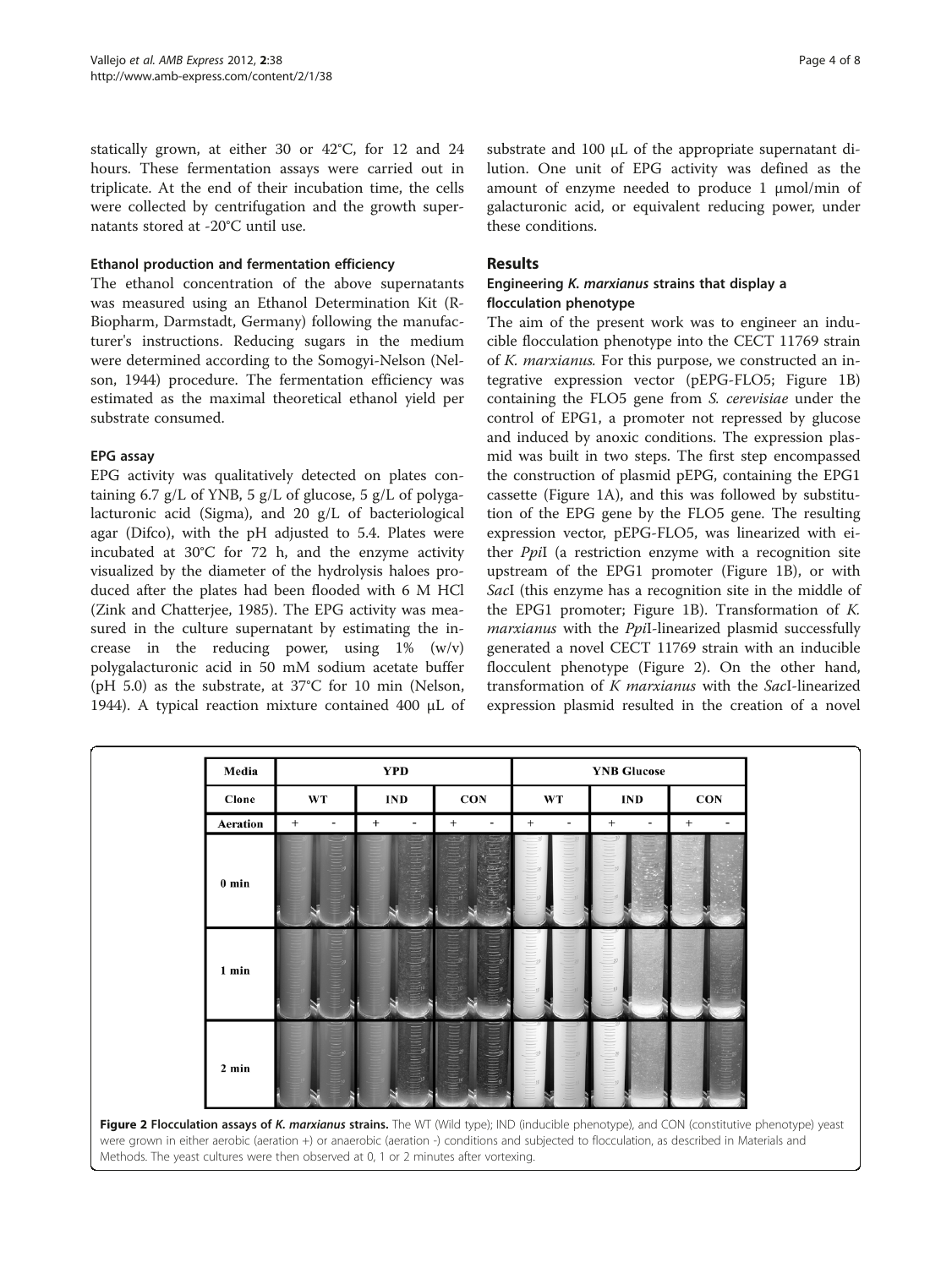CECT 11769 strain with a constitutively-expressed flocculent phenotype (Figure [2](#page-3-0)). Both phenotypes were flocculent when grown at either 30°C or 42°C and, in both cases, flocculation was abrogated when  $Ca^{2+}$  was absent from the culture media (data not shown). There is, however, an outstanding difference regarding the transformation efficiency of the two linearized plasmids. Whereas the PpiI-linearized plasmid (inserted randomly into the host DNA) produced 347 transformed colonies per microgram of DNA, the transformation efficiency of the SacI-linearized plasmid (inserted by homologous recombination) was only 1.4 transformed colonies per microgram of DNA. We used PCR-amplification (see Materials and Methods) to confirm that all the recombinant colonies exhibiting a flocculent phenotype contained not only the FLO5 cassette integrated in their genome (4.9 kb band; Figure 3), but also the EPG1 cassette (2.8 kb DNA fragment; Figure 3). We also confirmed that all the recombinant flocculent strains harbored the FLO5 gene in their genomes (3.2 kb DNA fragment; Figure 3). We used DNA sequencing to investigate the possibility that the unexpected constitutive flocculent phenotype resulted from either a mutation or a deletion in the pEPG1 promoter. As seen in Figure [4](#page-5-0), the promoter driving the expression of FLO5 in the inducible flocculent yeast was identical to the wild-type EPG1 promoter, but this was not the case for the yeast displaying the flocculent constitutive phenotype, in which a deletion had occurred (Figure [4\)](#page-5-0). All of the constitutive strains analyzed were missing a DNA fragment spanning 4 to 7 base pairs in an area (-273 to -279



Figure 3 PCR-amplification confirms the presence of both the FLO5 and EPG1 cassettes in the recombinant yeast strains. Lane 1: Wild type strain containing the EPG1 cassette (2772 bp). Lane 2: Inducible flocculent phenotype containing the FLO5 (4921 bp) and EPG1 cassettes. Lane 3: Constitutive flocculent phenotype displaying the FLO5 and EPG1 cassettes. Lane 4: Molecular Weight Marker (2-Log DNA Ladder, New England Biolabs). Lane 5: The wild type strain does not contain a FLO5 gene. Lane 6: The FLO5 gene was PCR-amplified (3227 bp) from the inducible flocculent phenotype Lane 7: The FLO5 gene amplified from the constitutive flocculent phenotype.

upstream of the ATG) located within a possible regulation box next to the TATA box.

## Cell growth and production of ethanol and EPG by the recombinant strains

We analyzed the growth rate and the ethanol and EPG production of both the constitutive and the inducible flocculating phenotypes, as compared to the wild-type. As shown in Table [1](#page-5-0), the strain constitutively expressing the flocculent phenotype reached a lower cell density that the inducible strain, with the latter showing comparable growth values to those displayed by the wild-type strain. On the other hand, the constitutive phenotype generated more EPG enzymatic activity (Figure [5A\)](#page-6-0) than the other two strains, independently of the temperature at which the yeast were grown.

Additionally, expression of the flocculent phenotype appears to negatively affect ethanol production, with both recombinant strains producing less ethanol than the wild-type when incubated at 30°C; but the difference was minimal when the yeast were grown at 42°C (Figure [5B](#page-6-0)). Accordingly, the fermentation efficiency (estimated as the maximal theoretical ethanol yield per substrate consumed) followed the same pattern as the ethanol production by the three strains (Figure [5C\)](#page-6-0).

## **Discussion**

Yeasts strains with the ability to flocculate are very useful in industrial applications, as the flocculent phenotype allows for an easier, and cheaper, way of separating the yeast culture from the final, economically-important, fermentation product (Ratledge and Kristiansen, [2001](#page-6-0)); and also because of the higher production rate and cellular densities obtained with these strains (Teixeira et al. [1990](#page-6-0)). As a result of this, flocculent strains are ideally suited for use in continuous fermentative processes (Domingues et al. [2000b\)](#page-6-0). However, the flocculent phenotype negatively affects the yeast growth (Zhao et al. [2009](#page-7-0)), therefore an inducible flocculent phenotype would be most desirable to use in fermentation procedures (Govender et al. [2010](#page-6-0)).

The present work describes the successful construction of a novel recombinant K marxianus CECT 11769 yeast strain with an inducible flocculating phenotype, for the industrial production of EPG and ethanol. This was achieved by engineering a yeast expression vector containing the FLO5 gene, from S. cerevisiae, under the control of the EPG1 promoter. This promoter originates from the CECT 11769 strain and has the advantages of not being repressed by glucose (even in high concentrations, such as 100 g/L; Serrat et al. [2002](#page-6-0)), as well as being repressed under aerobic conditions. These two properties make this promoter ideally suited for the modulation of yeast flocculent phenotypes in industrial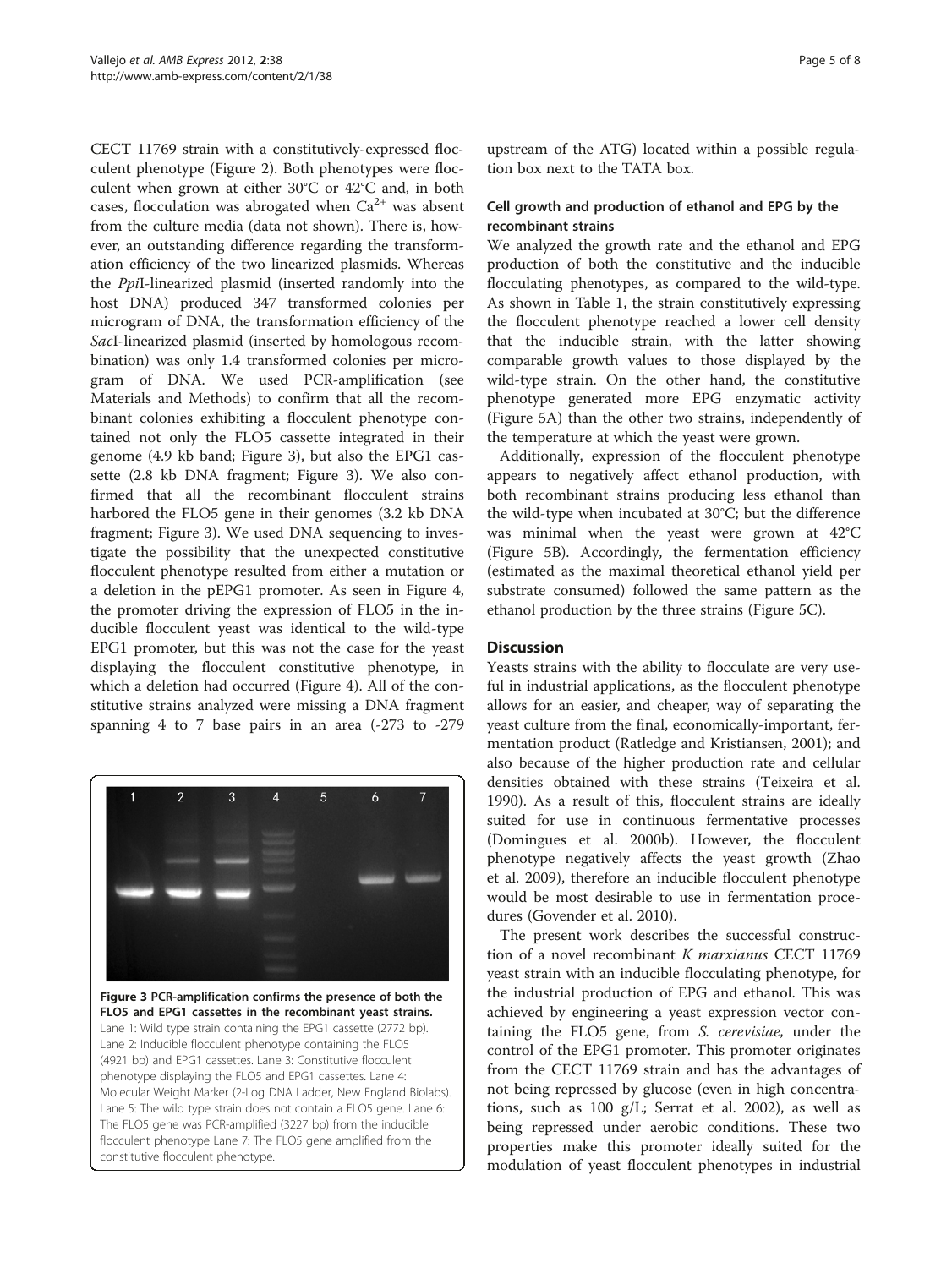<span id="page-5-0"></span>

|                                                                                                                                                                                                                                                                                 | $-299$ | $-289$                                    | $-279$ | $-269$ | $-259$ |
|---------------------------------------------------------------------------------------------------------------------------------------------------------------------------------------------------------------------------------------------------------------------------------|--------|-------------------------------------------|--------|--------|--------|
| Wild Type                                                                                                                                                                                                                                                                       |        | GATCTCAAACGTGGGCTCCAGAGCTCACACACTATGCTAAA |        |        |        |
| Inducible flocculent phenotype GATCTCAAACGTGGGCTCCAGAGCTCACACACTATGCTAAA                                                                                                                                                                                                        |        |                                           |        |        |        |
| Constitutive flocculent phenotype 1 GATCTCAAACGTGGGCTCCAG----CACACACTATGCTAAA                                                                                                                                                                                                   |        |                                           |        |        |        |
| Constitutive flocculent phenotype 2 GATCTCAAACGTGGGCTCCA-------CACACTATGCTAAA                                                                                                                                                                                                   |        |                                           |        |        |        |
| Figure 4 Alignment of the relevant region of the sequenced EPG1 promoter, driving the expression of FLO5 in the recombinant yeast,<br>with the original EPG1 promoter found in the wild type K. marxianus strain. The nucleotide positions upstream of the ATG are presented as |        |                                           |        |        |        |
| negative numbers and the differences between the promoter sequences are shown in grey.                                                                                                                                                                                          |        |                                           |        |        |        |

fermentations. In this way, we could use this novel indu-

cible flocculating K. marxianus strain in two-steps fermentations. In the first fermentation step, the yeasts are grown, under aerobic conditions, to high cell densities (the aerobic conditions would prevent flocculation, hence favoring cell growth). On the other hand, the second fermentation step involves the production of ethanol and EPG, under anaerobic conditions (producing yeast flocculation at just the right time). This second step could be carried out continuously.

Analyses of the recombinant K. marxianus clones obtained revealed that those generated by a processes favoring homologous recombination (when the plasmid DNA was linearized with a restriction enzyme with a cleavage site inside the EPG1 promoter region) resulted in strains displaying the flocculent phenotype in a constitutive manner. On the other hand, the clones generated by a process favoring random recombination (plasmid linearized with a restriction enzyme with a cleavage site located before the start of the promoter) produced strains with inducible flocculent phenotypes. The latter also produced a far higher number of recombinant colonies than the former, in agreement with the results obtained by Nonklang et al. ([2008](#page-6-0)) indicating that this yeast species has a strong preference for random over homologous recombination processes. DNA sequencing of the promoter regions from the recombinant yeast revealed that all the clones constitutively expressing FLO5 contained a deletion (4 to 7 bp in length) at position -273 to -279 upstream of the ATG, in a DNA region encompassing a novel putative repressor site (Figure 4), next to the TATA box. This deletion did not appear in the inducible clones, with promoter sequences identical to that of the wild-type strain. This upstream repressor site is closely related to the oxygen repression mechanism that regulates the EPG1 promoter and this

Table 1 Growth of the three K marxianus CECT 11769 strains at 30 and 42°C

|              | 42°C           |  |
|--------------|----------------|--|
| $7.1 + 0.14$ | $6.7 \pm 0.14$ |  |
| $6.8 + 0.56$ | $6.2 + 0.28$   |  |
| $4 \pm 0.56$ | $4.2 + 0.28$   |  |
|              | 30°C           |  |

The growth was measured as the yeast dry weight (g/L).

could explain why the flocculent phenotype is not repressed under aerobic conditions. Some of these upstream repressor sites involved in oxygen regulation are well characterized in S. cerevisiae (Kwast et al. [1998](#page-6-0)) and the deletion reported here could be due to a mistake in the impaired homologous recombination mechanisms of this yeast species. Both flocculating phenotypes were stable at 42°C, this is contrary to the data reported by Nonklang et al. [\(2009\)](#page-6-0), indicating that the flocculation phenotype generated by expression of the FLO5 gene is sensitive to temperatures above 40°C.

As shown in Table 1, the constitutive flocculent phenotype displayed slower growth, as indicated by its lower biomass production, than both the inducible and the wild-type strains. This is not surprising, as it had been previously shown by Zhao et al. ([2009](#page-7-0)) that expression of the flocculent phenotype interferes with the ability of the yeast to grow. This is the reason why our aim centered on the development of a *K. marxianus* CECT<br>11769 strain displaying an inducible flocculent strain displaying an inducible flocculent phenotype.

EPG is an enzyme produced by  $K$ . marxianus under stress conditions. This type of enzyme is used by pectinolytic microorganisms to soften plant tissues and get access to the nutrients located inside the plant cells (Blanco et al. [1999\)](#page-6-0). The constitutive phenotype produced high amounts of EPG, at the two temperatures assayed (Figure [5A](#page-6-0)), and this could be a result of the higher stress conditions within the floc, as compared to cells growing planktonically.

The inducible flocculating phenotype yielded higher ethanol production that the constitutive strain (Figure [5B and C\)](#page-6-0), but neither of the flocculent phenotypes could match the level of ethanol production by the wild-type when the yeast were grown at 30°C. On the other hand, the differences in yield were greatly reduced when the yeasts were grown at 42°C, with the inducible yeast strain producing a very similar amount of ethanol as the wild-type strain. These results indicate that the inducible strain could be successfully, and advantageously, used in fermentative processes taking place at high temperatures, which are of industrial interest because the use of higher temperatures results in the reduction of both the cost and the risk of microbial contamination (Abdel-Banat et al. [2010b](#page-6-0)).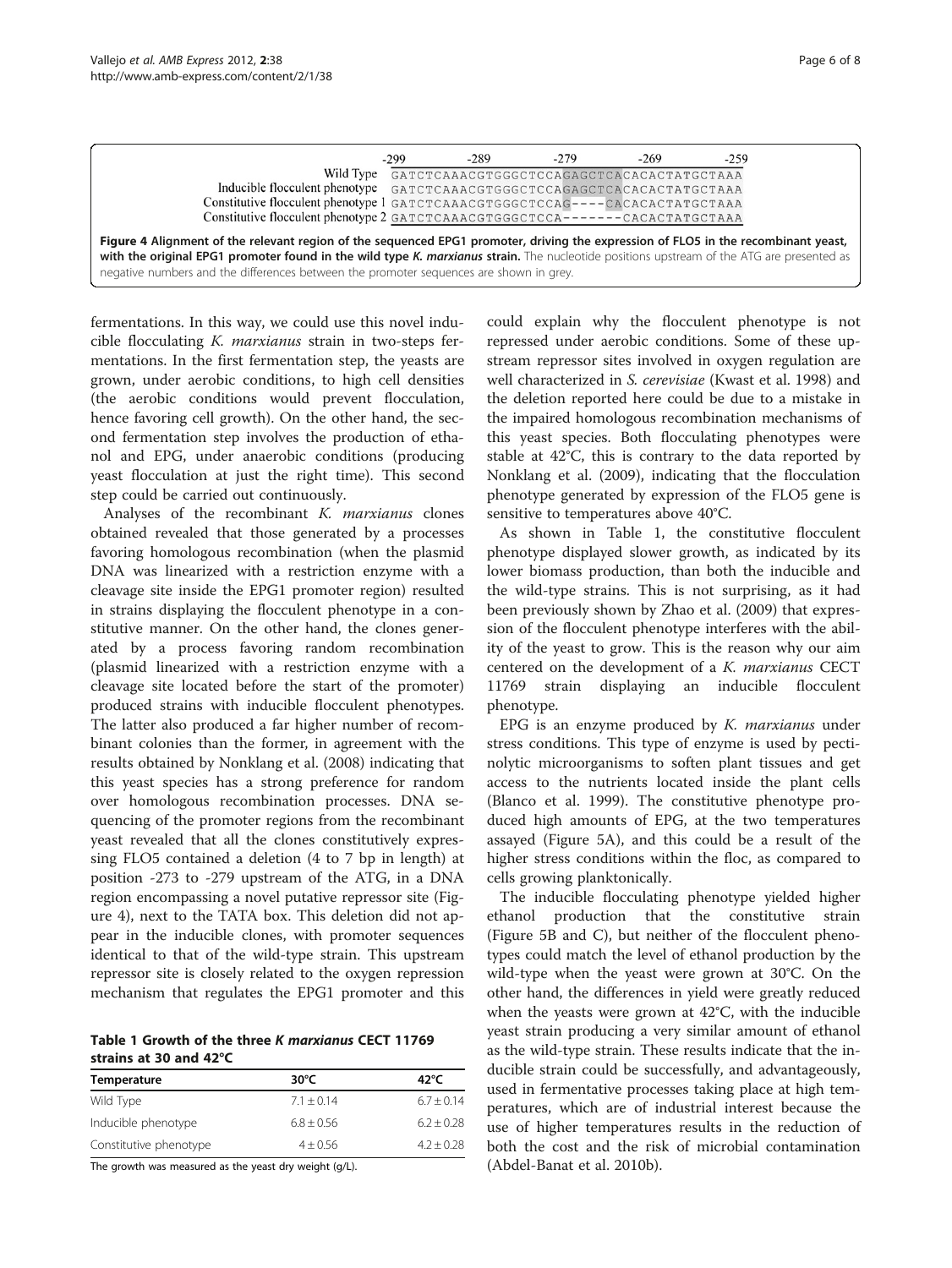<span id="page-6-0"></span>

In conclusion, the present work resulted in the generation of two novel K marxianus CECT 11769 flocculent phenotypes, one constitutive and the other inducible, that successfully produce ethanol and EPG. Apart from the advantage that flocculation represents in industrial fermentations, the constitutive phenotype produces more EPG enzymatic activity than the wild-type strain, whereas the inducible phenotype produces similar amounts of ethanol as the wild-type.

#### Competing interests

The authors declare that they have no competing interests.

#### Acknowledgements

This work was supported by the AECID (Grant no. A/024951/09 and A/ 030029/10).

#### Author details

<sup>1</sup>Department of Microbiology and Parasitology, Faculty of Pharmacy, University of Santiago de Compostela, Campus Sur 15782, 15706, Santiago de Compostela, Spain. <sup>2</sup>Industrial Biotechnology Studies Center (CEBI), University of Oriente, Ave. Patricio Lumumba s/n, 90500, Santiago de Cuba, Cuba. <sup>3</sup> Discipline of Physiology and Bosch Institute, School of Medical Sciences, University of Sydney, Sydney, NSW 2006, Australia.

#### Received: 11 July 2012 Accepted: 20 July 2012 Published: 29 July 2012

#### References

- Abdel-Banat BMA, Nonklang S, Hoshida H, Akada R (2010a) Random and targeted gene integrations through the control of non-homologous end joining in the yeast Kluyveromyces marxianus. Yeast 27:29–39
- Abdel-Banat BMA, Hoshida H, Ano A, Nonklang S, Akada R (2010b) High temperature fermentation: how can processes for ethanol production at high temperatures become superior to the traditional process using mesophilic yeast? Appl Microbiol Biotechnol 85:861–867
- Blanco P, Sieiro C, Villa TG (1999) Production of pectic enzymes in yeasts. FEMS Microbiol Lett 175:1–9
- Bony M, Thines-Sempoux D, Barre P, Blondin B (1997) Localization and cell surface anchoring of the Saccharomyces cerevisiae flocculation protein Flo1p. J Bacteriol 179:4929–4936
- Domingues L, Lima N, Teixeira JA (2000a) Contamination of a High-cell-density continuous Bioreactor. Biotechnol Bioeng 68:584–587
- Domingues L, Vicente AA, Lima N, Teixeira JA (2000b) Applications of yeast flocculation in biotechnological processes. Biotechnol Bioprocess Eng 5:288– 305
- Fonseca GG, Heinzle E, Wittmann C, Gombert AK (2008) The yeast Kluyveromyces marxianus and its biotechnological potential. Appl Microbiol Biotechnol 79:339–354
- Goossens K, Willaert R (2010) Flocculation protein structure and cell-cell adhesion mechanism in Saccharomyces cerevisiae. Biotechnol Lett 32:1571–1585
- Govender P, Bester M, Bauer FF (2010) FLO gene-dependent phenotypes in industrial wine yeast strains. Appl Microbiol Biotechnol 86:931–945
- Herker E, Jungwirth H, Lehmann KA, Maldener C, Froehlich K, Wissing S, Buettner S, Fehr M, Sigrist S, Madeo F (2004) Chronological aging leads to apoptosis in yeast. J Cell Biol 164:501–507
- Hu C, Bai F, An L (2005) Effect of flocculence of a self-flocculating yeast on its tolerance to ethanol and the mechanism. Shengwu Gongcheng Xuebao 21:123–128
- Kang S, Choi H (2005) Effect of surface hydrophobicity on the adhesion of S. cerevisiae onto modified surfaces by poly(styrene-ran-sulfonic acid) random copolymers. Colloids Surf B 46:70–77
- Kwast KE, Burke PV, Poyton RO (1998) Oxygen sensing and the transcriptional regulation of oxygen-responsive genes in yeast. J Exp Biol 201:1177–1195
- Miki BLA, Poon NH, James AP, Seligy VL (1982) Possible mechanism for flocculation interactions governed by gene FLO1 in Saccharomyces cerevisiae. J Bacteriol 150:878–889
- Nelson N (1944) A photometric adaptation of the Somogyi method for the determination of glucose. J Biol Chem 153:375–380
- Nonklang S, Abdel-Banat BMA, Cha-aim K, Moonjai N, Hoshida H, Limtong S, Yamada M, Akada R (2008) High-temperature ethanol fermentation and transformation with linear DNA in the thermotolerant yeast Kluyveromyces marxianus DMKU3-1042. Appl Environ Microbiol 74:7514–7521

Nonklang S, Ano A, Abdel-Banat BMA, Saito Y, Hoshida H, Akada R (2009) Construction of flocculent Kluyveromyces marxianus strains suitable for hightemperature ethanol fermentation. Biosci Biotechnol Biochem 73:1090–1095

- Ratledge C, Kristiansen B (2001) Basic Biotechnology, Second Editionth edn. p 584
- Serrat M, Bermudez RC, Villa TG (2004) Polygalacturonase and ethanol production in Kluyveromyces marxianus. Potential use of polygalacturonase in foodstuffs. Appl Biochem Biotechnol 117:49–64
- Serrat M, Bermudez RC, Villa TG (2002) Production, purification, and characterization of a polygalacturonase from a new strain of Kluyveromyces marxianus isolated from coffee wet-processing wastewater. Appl Biochem Biotechnol 97:193–208
- Serrat M, Rodriguez O, Camacho M, Vallejo JA, Ageitos JM, Villa TG (2011) Influence of nutritional and environmental factors on ethanol and endopolygalacturonase co-production by Kluyveromyces marxianus CECT 11769. Int Microbiol 14:41–49
- Smukalla S, Caldara M, Pochet N, Beauvais A, Guadagnini S, Yan C, Vinces MD, Jansen A, Prevost MC, Latge J, Fink GR, Foster KR, Verstrepen KJ (2008) FLO1 is a variable green beard gene that drives biofilm-like cooperation in budding yeast. Cell (Cambridge, MA, U S) 135:726–737
- Stratford M (1989) Evidence for two mechanisms of flocculation in Saccharomyces cerevisiae. Yeast 5:S441–S445
- Teixeira JA, Mota M, Goma G (1990) Continuous ethanol production by a flocculating strain of Kluyveromyces marxianus: bioreactor performance. Bioprocess Eng 5:123–127
- Van Mulders SE, Christianen E, Saerens SMG, Daenen L, Verbelen PJ, Willaert R, Verstrepen KJ, Delvaux FR (2009) Phenotypic diversity of Flo protein familymediated adhesion in Saccharomyces cerevisiae. FEMS Yeast Res 9:178–190